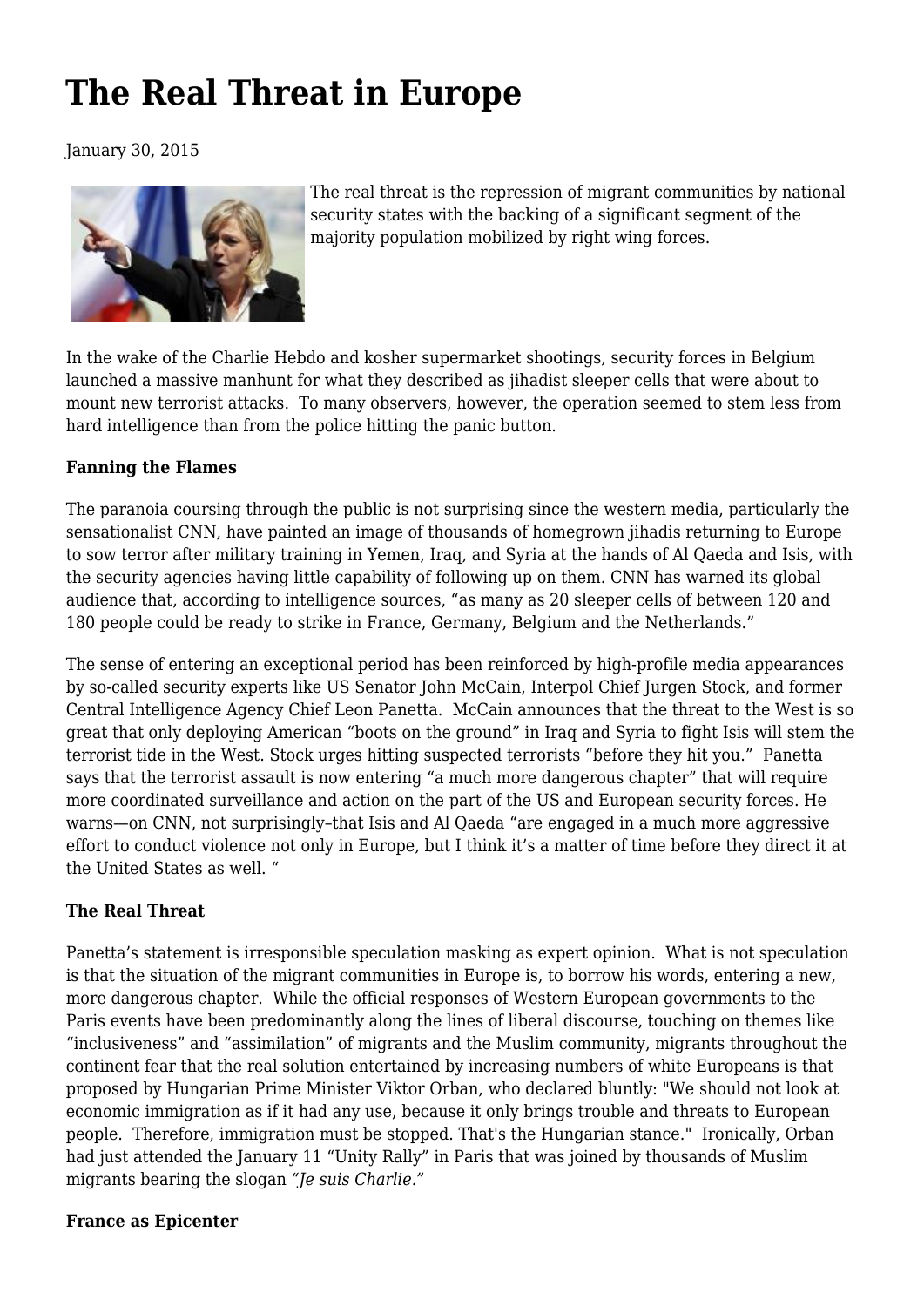With the largest Muslim immigrant community in Europe, numbering over four million, France has become the focus of the continent's struggle over migration. Oban's views on cracking down on migrants are reflected domestically by Marine Le Pen, who, in an op-ed piece published in the *New York Times*, called not only for "restricting immigration" but also for "stripping jihadis of their citizenship," a proposal that many migrants took to apply to more than just active jihadis. Le Pen's National Front is on a roll, having won 26 per cent of the vote, or 4.1 million votes, in the May 2014 elections to the European Parliament, a result described by French Prime Minister Manuel Valls as "a shock, an earthquake." Recent polls show French President Francois Hollande losing to Le Pen in a runoff election if held today.

In her contribution to the *Times*, Le Pen calls attention to the fact that "Whether from the right or the left, one French administration after another has failed to size up the problem or the task to be accomplished." This is probably the only accurate statement in the piece.

It is not that successive administrations have not had the opportunity to address the issue in a decisive way. The biggest opportunity was provided by the massive riots in the *banlieues* or miserable suburbs of French cities a decade ago. The 2005 riots, which lasted for 20 successive nights and resulted in the burning of 9000 vehicles and the destruction of 80 schools and many business establishments, brought to the eyes of France and the world the desperation of the migrant communities that inhabited the suburbs and the tremendous resentment of their young people. As Mary Dejevsky of The *Independent* wrote, the riots offered a glimpse of the "France that is marooned between town and country, shut away behind ugly concrete walls, confined inside rotting tower blocks…the France that has failed." It was in these *banlieues* that the Charlie Hebdo gunmen, the Kouachi brothers, Cherif and Said, were born, raised, and worked.

#### **The Illusion of Equality**

The riots could have been the beginning of a process of truly integrating communities that were defined as French but did not have the opportunities that other French people had. Yet, for ten years, hardly anything in the way of substantial reform was done to speed up the assimilation of migrants and improve their living conditions. One key problem was, paradoxically, rooted in the ideology of the French Revolution. As one French immigration specialist noted, "Part of the problem is the French approach to integration, based on the concept that everyone is equal. The idea that we are equal is fiction. Ethnic minorities keep being told they do not exist." French official ideology is so intent on erasing particularities that the government does not allow statistics to be broken down by religion or ethnicity. The result of ideological blinders is, as Guy Arnold describes it, a "resentful society of supposedly equal French citizens that has grown up in the heart of France's capital under the blind eyes of successive governments that have simply not wanted to know."

#### **Laicite**

The life of immigrants was further complicated by another legacy of the French Revolution, the core principle of *laicite* or secularism. The separation of Church and state has always been strict in France, but in recent years, it has bordered on intolerance, with a devastating impact on relations between Muslims and the dominant society. Invoking *laicite*, a movement drawing support from left to right was able to pass in 2004 a law banning the *hijab*, a scarf that covers the head and chest, in public schools. This was followed in 2011 by another law, again with support across the ideological spectrum, that criminalized hiding one's face in public, effectively banning two other traditional items of clothing worn by Muslim women: the *niqab*, a veil that covers the entire face, and the *burqa*, an outer garment that covers one from head to toe.

Some analysts claim that it was not so much the ideology of *laicite* that was at fault but doctrinaire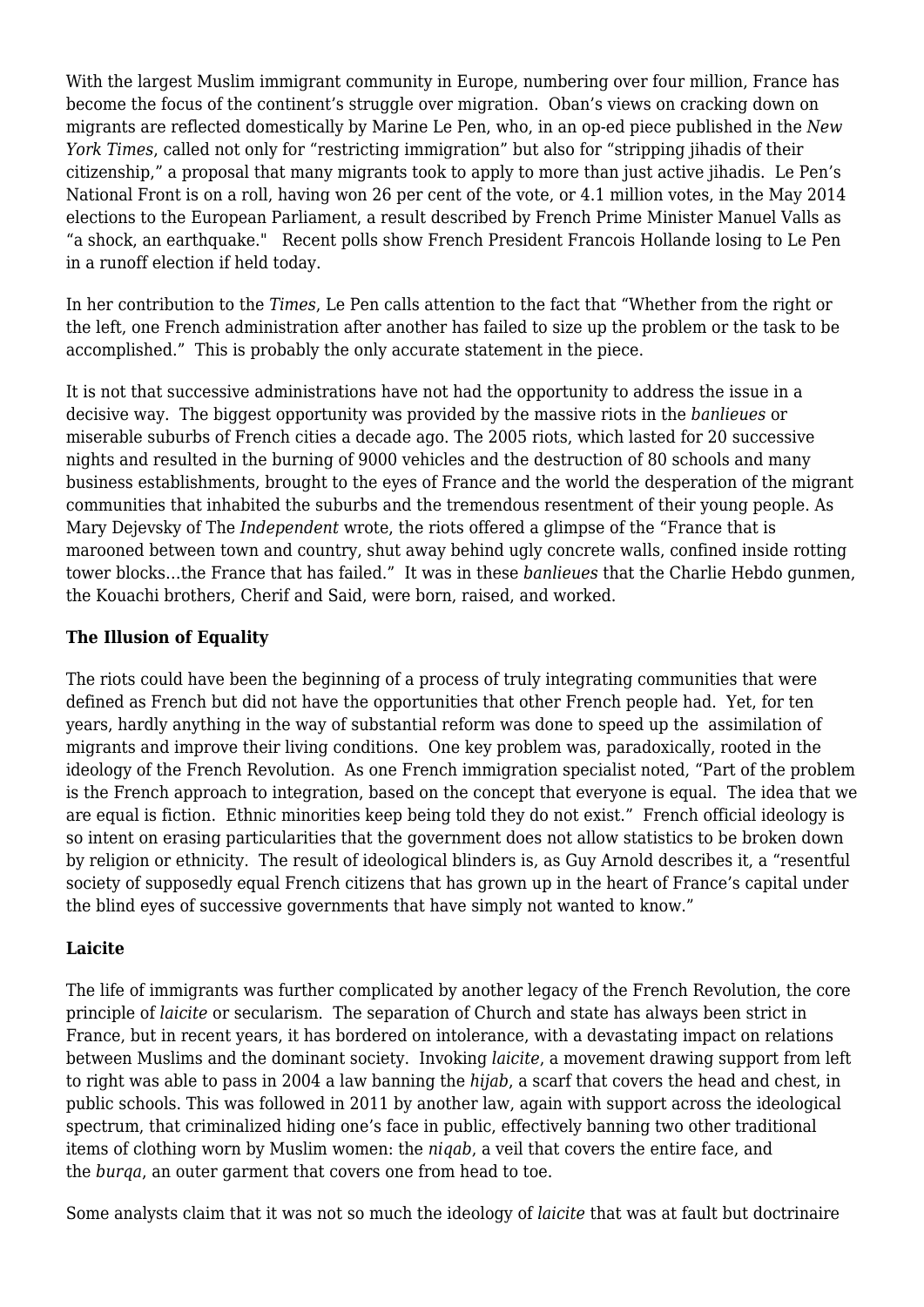ideologues and self-interested politicians who allowed the issue to run out of control instead of appealing to common sense and tolerance to allow these regular items of female Muslim dress to become parts of a diverse sartorial scene, as in Britain and the United States.

### **Failure of the French Model**

A third reason for the absence of reform was the smug conviction among technocrats that the "French model of assimilation" was on the whole working and the 2005 riots were merely a rough patch on the road. In the "French model," according to analyst Francois Dubet, "the process of migration was supposed to follow three distinct phases leading to the making of 'excellent French people.' First, a phase of economic integration into sectors of activities reserved for migrants and characterized by brutal exploitation. Second, a phase of political participation through trade unions and political parties. Third, a phase of cultural assimilation and fusion into the national French entity, with the culture of origin being, over time, maintained solely in the private sphere."

What the technocrats did not face up to was that by the 1990's the mechanism sustaining the model had broken down, owing largely to the inability of a capitalist economic system in the grip of neoliberal policies to generate the semi-skilled and unskilled jobs for migrant youth that had served as the means of integration into the working class for earlier generations of migrants. Youth unemployment in many of the *banlieues* reached 40 per cent, nearly twice the national average. And with the absence of stable employment, migrant youth lacked the base from which they could be incorporated into trade unions, political parties, and cultural institutions.

Impeded by ideological blindness to inequality, political mishandling of the Muslim dress issue, and technocratic failure to realize that neoliberalism had disrupted the economic ladder to integration, authorities increasingly took to repressive measures to deal with the "migrant problem." The solution took the form of even tighter policing of the *banlieues,* with an emphasis on controlling young males, and, most notably, an escalation of deportations. When Nicolas Sarkozy took office as president of France in 2007, deportation became the preferred method of dealing with migrants. With his Interior Minister given free rein, a record 32,912 migrants were deported in 2011, a 17 per cent rise from the year before. The minister, Claude Gueant, regularly engaged in explosive antiimmigrant and anti-Islamic rhetoric, linking Muslim immigrants to crime and drugs and asserting that Muslims praying in the street led to the "French no longer [feeling] at home." As the 2012 presidential elections drew near, Muslim and immigrant baiting became the means by which Sarkozy tried, unsuccessfully, to cut into Marine Le Pen's right-wing base to stop Francois Hollande from being elected president in 2012.

## **Where was the Left?**

Notably absent as a decisive force shaping the politics of migration was the Left. This is because, for the most part, the Left marginalized itself. The Socialists largely bought into the technocrats' assimilation model, while the Communist Party of France (PCF) oscillated between hostility to and uneasy acceptance of migrants. Failing to understand capitalism's dynamic of creating new strata of marginalized workers, the PCF largely stuck to representing, servicing and protecting its traditional industrial working class base. Indeed, the PCF was initially hostile to migrants, with the party leadership voting to limit migration in 1980 and PCF-dominated local governments opposing entry of migrants to housing projects. Currently, although the party supports the regularization of undocumented migrants, the PCF and the migrant community view each other with mutual suspicion.

This is not to say that there were no efforts on the part of the militant left to organize migrants. Small Maoist groups dabbled in mobilizing them in the 1970's and 1980's. But with the collapse of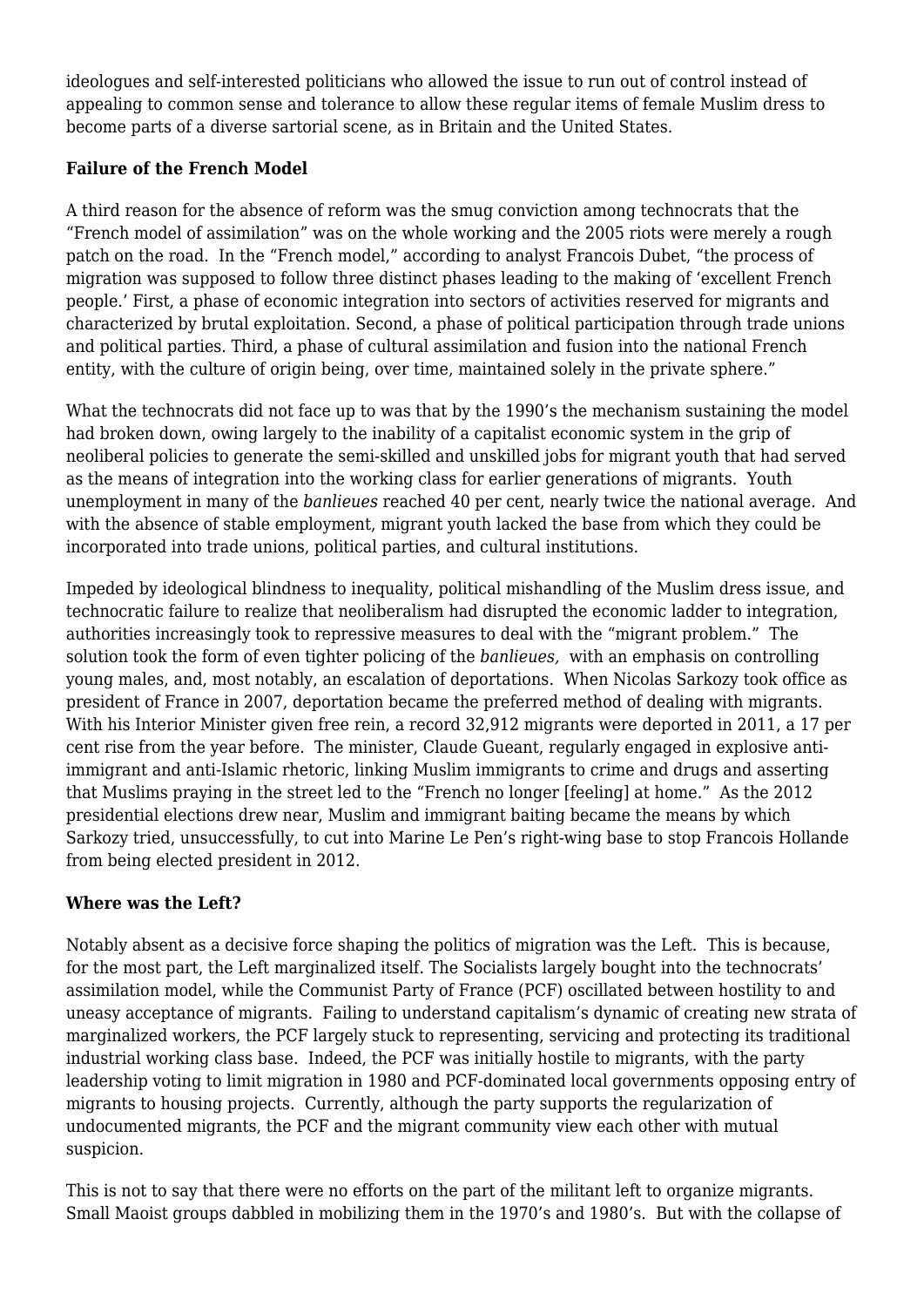the Soviet Union and the socialist project, many progressive activists shied away from organizing unorganized sectors of the working class, which they regarded as a failed agent of change, while others evolved into union bureaucrats. Some militants became active instead in the largely middleclass based anti-globalization movement, while some of the most progressive promising intellectuals, like the now celebrated Alain Badiou, moved from politics to philosophy. (Badiou as a young academic had founded a Maoist formation, the Marxist Leninist French Communist Union [UCFML], that tried to organize migrants into class-conscious workers.)

Over the last decade, one issue in particular eroded the already tenuous ties of the Left to the Muslim migrant community. While all sectors could unite against racism and Islamophobia, a debilitating debate split their ranks on the issue of the *hijab*, with some viewing its use in public places as a violation of *laicite* and others defending the right of women to wear it.

With the ossification of class politics, ethnic, cultural, national, and racial themes came to dominate public debate both inside and outside the *banlieues*. For the youth of the *banlieues*, the vacuum created by the absence of the left had critical consequences. As Dubet put it, "the traditional character of the left-wing activist supporting the population's collective protest is disappearing behind the religious figure embodying the alternative route for a dignified and moral life in a city 'outside the real world,' in a community protected from a society perceived as being impure."

Reading accounts of their trajectory, one cannot but entertain the possibility that in other circumstances, Cherif and Said Kouachi would probably have been ripe for recruitment into a progressive movement. But with no figure on the secular left to provide guidance to their feelings of injustice and their idealism, that vacuum, in the case of Cherif, was filled by Farid Benyettou, a devout Muslim of Algerian descent who tirelessly held discussion groups with impressionable young men, encouraging them to join jihad and setting up, according to one investigative report, "a pipeline for young French Muslims" to travel to join Abu Musab al-Zarqawi's Al Qaeda's network in Iraq. The rest, as they say, is history.

#### **An Inevitable Ascendancy?**

The real threat in France and in Europe is not the fantasy of a thousand jihadist sleeper cells poised to wreak havoc on society. The real threat is the repression of migrant communities by national security states with the backing of a significant segment of the majority population mobilized by right wing forces. These forces are becoming increasingly sophisticated in popularizing their reactionary project. In her recent op-ed piece in the *New York Times,* Marine Le Pen invokes the name of the liberal icon Albert Camus and deploys Republican discourse: "We, the French, are viscerally attached to our laïcité, our sovereignty, our independence, our values. The world knows that when France is attacked it is liberty that is dealt a blow…The name of our country, France, still rings out like a call to freedom." Some commentators have interpreted this new style as a "move to the center." They are mistaken. It is extremist intent masked in secular Republican discourse. What is unmistakable, though, is the confidence with which Le Pen now speaks to the West. It is the confidence of one who feels she is in the antechamber of power.

Is the ascendancy of Le Pen and similar far-right leaders inevitable?

In France, as in Europe as a whole, the relationship between the dominant society and the migrant community is a story of missed opportunities, timid initiatives, and failures in leadership. It is also a story of abdication. A central actor that had played a role in the integration and amelioration of the conditions of earlier oppressed and exploited communities deserted the scene, leaving the field to racists and religious fundamentalists. Still, a secular Left that bridges the growing gulf between communities by asserting, beyond real differences of religion, culture, and ethnicity, the overriding